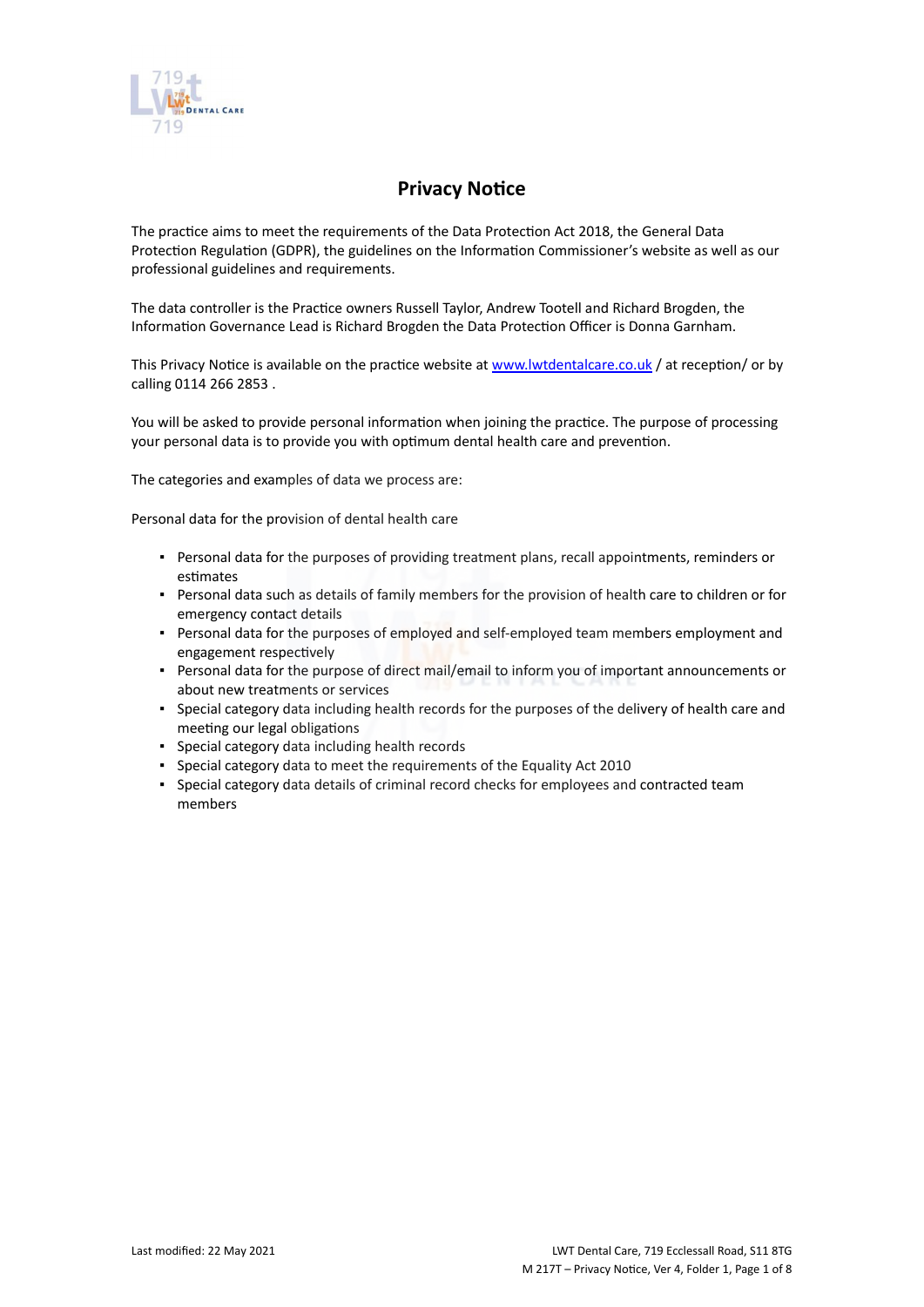

We minimise the data that we keep, and do not keep it for longer than necessary.

We never pass your personal details to a third party unless we have a contract for them to process data on our behalf and will otherwise keep it confidential. If we intend to refer a patient to another practitioner or to secondary care such as a hospital we will gain the individual's permission **before** the referral is made and the personal data is shared. Your data will be shared with the NHS in England, if you are having NHS treatment.

- Personal data is stored in the EU whether in digital or hard copy format
- Personal data is stored in the US in digital format when suitable safeguards have been put in place to allow personal data to be transferred out of the EU
- Personal data is obtained when a patient joins the practice, when a patient is referred to the practice.

For full details or where your data is stored, please ask to see Information Governance Procedures (M 217C).

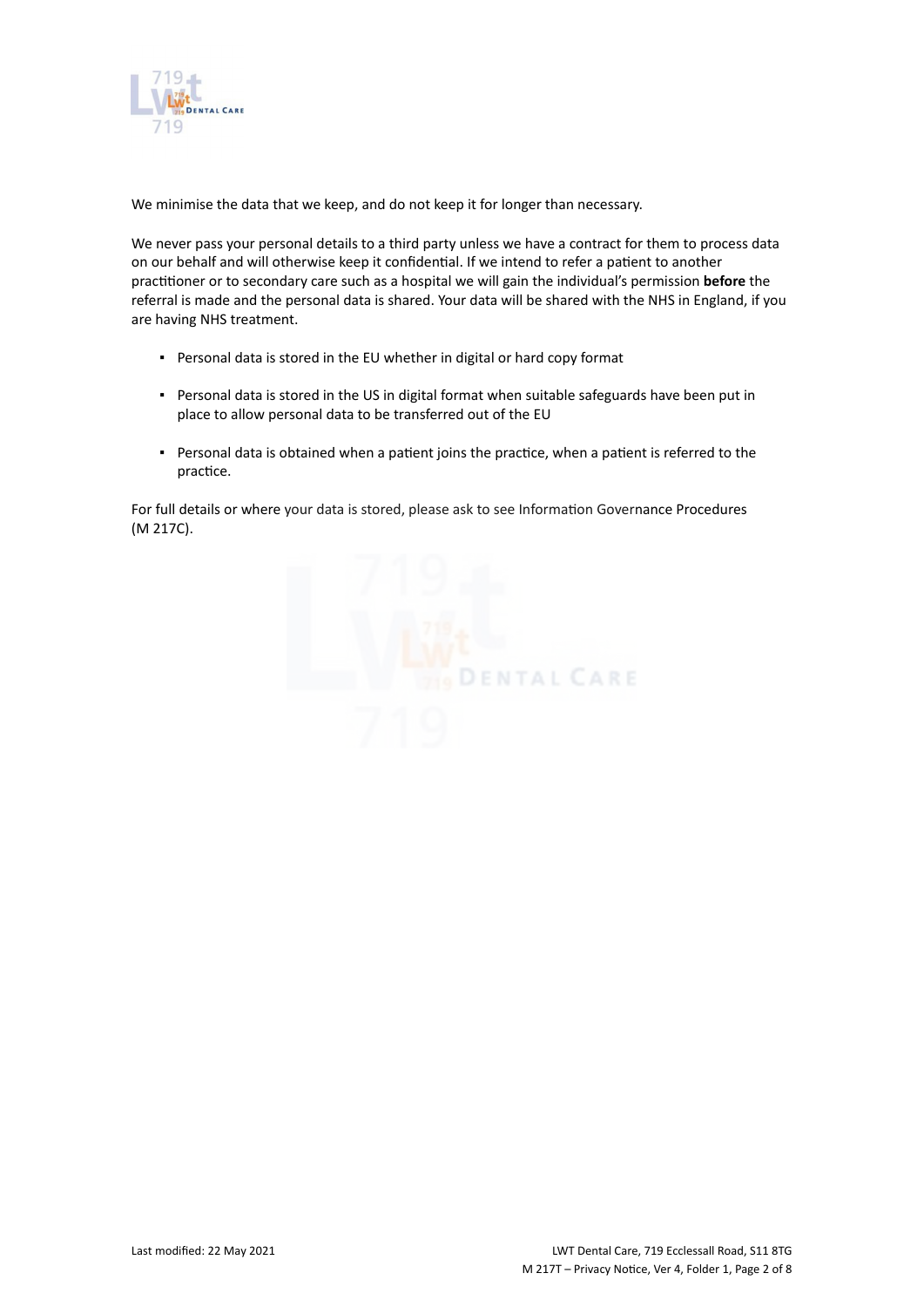

We have established the following lawful bases for processing your data:

Our lawful bases for processing personal data:

- The legitimate interests of the dental practice
- Processing is necessary for the performance of a contract with the data subject or to take steps to enter into a contract
- Consent of the data subject
- To comply with our legal obligations

Our lawful bases for processing special category data:

- Processing is necessary for health care purposes
- Processing necessary for identifying or keeping under review the existence or absence of equality of opportunity or treatment between groups of people with the view to enabling such equality to be promoted or maintained
- We obtain consent of the data subject to process criminal record checks

The reasons we process the data include:

- To maintain your contemporaneous clinical records
- To provide you with dental treatment, prevention and oral health advice
- To carry out financial transactions with you
- **To manage your NHS dental care treatment**
- To send your personal data to the General Dental Council or other authority as required by law
- To communicate with you as and when required including appointment reminders, treatment plans, estimates and other communications about your treatment or the practice
- To communicate with your next of kin in an emergency
- **.** If a parent or carer to communicate with you about the person you parent or care for
- To refer you to other dentists or doctors and health professionals as required
- To obtain criminal record disclosures for team members
- For debt recovery
- To continually improve the care and service you receive from us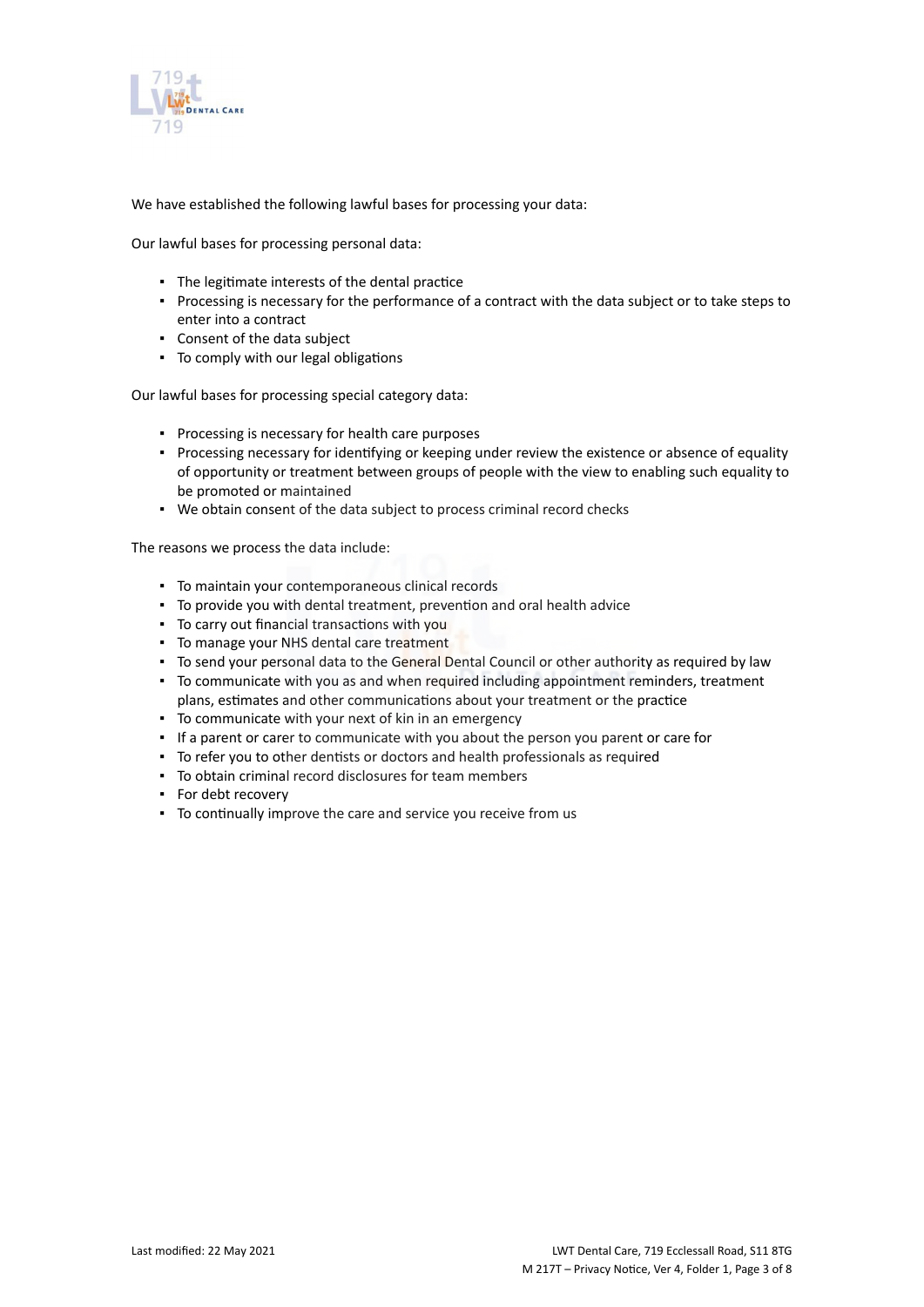

The personal data we process includes:

Your name, address, gender, date of birth, NHS number, medical history, dental history, family medical history, family contact details, marital status financial details for processing payment, your doctor's details and details of treatment at the practice. We may process more sensitive special category data including ethnicity, race, or religion, or sexual orientation so that we can meet our obligations under the Equality Act 2010, or for example to modify treatment to suit your religion and to meet NHS obligations.

The retention period for special data in patient records is a minimum of 10 years and may be longer for complex records or to meet our legal requirements. The retention periods for other personal data is 2 years after it was last processed. Details of retention periods are available in the Record Retention (M 215) procedure available from the practice.

We obtain your personal details when you enquire about our care and service, when you join the practice, when you complete a registration or medical history form. Occasionally patients are referred to us from other official sources such as NHS clinics or hospitals.

You have the following personal data rights:

- **.** The right to be informed about the collection and use of your personal data
- The right of access to have a copy of the data we hold about you. Generally we will not charge for this service.
- The right to rectification to correct the data we have if it is inaccurate or incomplete
- The right to deletion of your personal data (clinical records must be retained for a certain time period)
- **The right to restrict processing of your personal data**
- The right to data portability to have your data transferred to someone else
- The right to object to the processing of your personal data.
- Rights in relation to automated decision making and profiling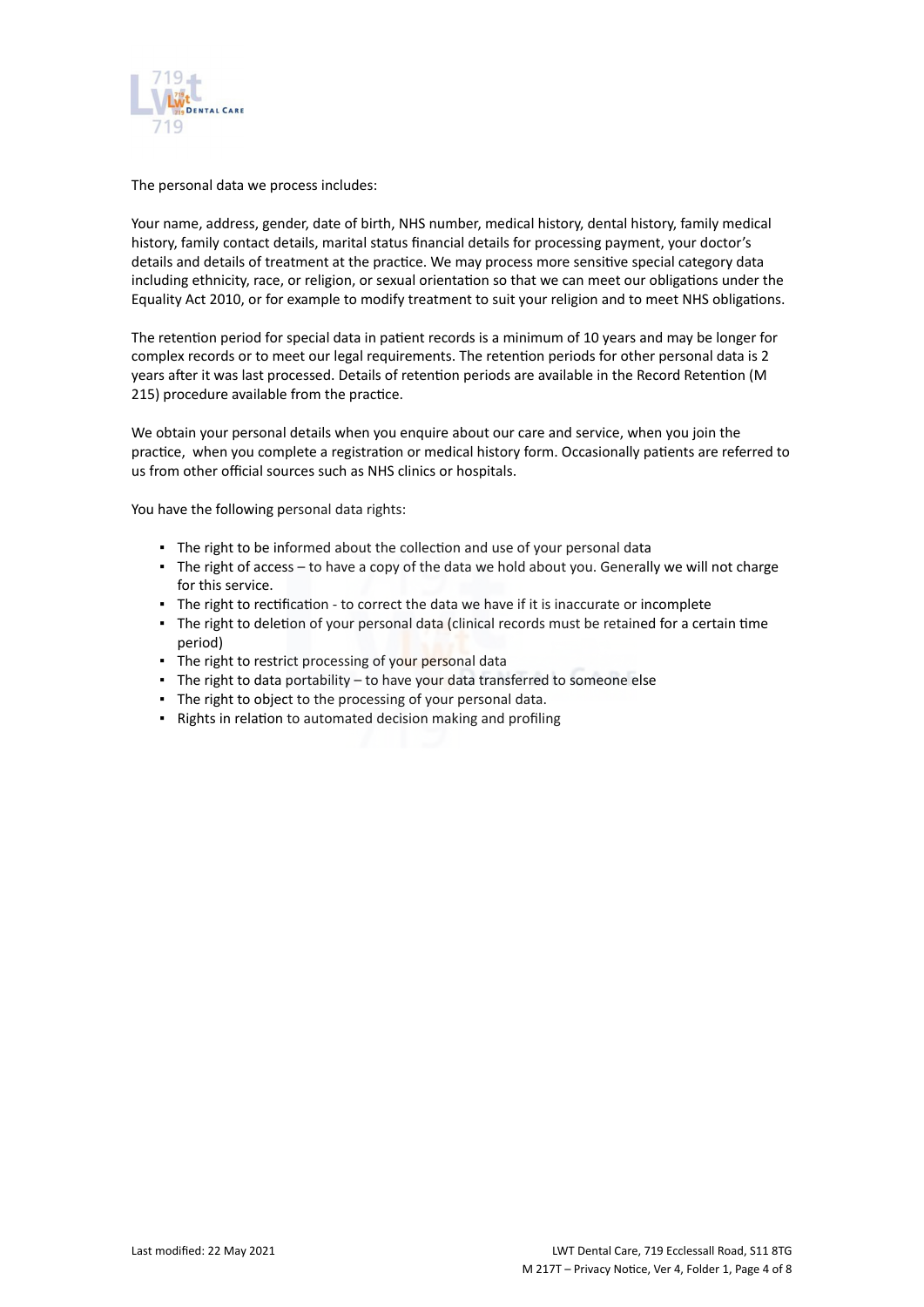

Further details of these rights can be seen in our Information Governance Procedures (M 217C) or at the [Information Commissioner's website](https://ico.org.uk/for-organisations/guide-to-the-general-data-protection-regulation-gdpr/individual-rights/). Here are some practical examples of your rights:

- If you **are** a patient of the practice you have the right to withdraw consent for important notifications, surveys or marketing. You can inform us to correct errors in your personal details or withdraw consent from communication methods such as telephone, email or text. You have the right to obtain a free copy of your patient records within one month.
- If you are **not** a patient of the practice you have the right to withdraw consent for processing personal data, to have a free copy of it within one month, to correct errors in it or to ask us to delete it. You can also withdraw consent from communication methods such as telephone, email or text.

We have carried out a Privacy Impact Assessment in Sensitive information Map, PIA and Risk Assessment (M217Q) and you can request a copy from the details below. The details of how we ensure security of personal data is in our Security Risk Assessment (M 217M) and Information Governance Procedures (M 217C).

#### **Comments, suggestions and complaints**

Please contact the DPO at the practice for a comment, suggestion or a complaint about your data processing at donna.garnham@nhs.net, or 0114 266 2853 or by writing to or visiting the practice at 719 Ecclessall Road, Sheffield, South Yorkshire, S11 8TG. We take complaints very seriously.

If you are unhappy with our response or if you need any advice you should contact the Information Commissioner's Office (ICO). Their telephone number is 0303 123 1113, you can also [chat online with an](https://ico.org.uk/global/contact-us/live-chat/) [advisor.](https://ico.org.uk/global/contact-us/live-chat/) The ICO can investigate your claim and take action against anyone who's misused personal data. You can also visit their website for information on [how to make a data protection complaint](http://www.ico.org.uk/complaints).

#### **Related practice procedures**

You can also use these contact details to request copies of the following practice policies or procedures:

- Data Protection and Information Security Policy (M 233-DPT),
- Sensitive Information Map, PIA and Risk Assessment ( M217Q), Information Governance Procedures ( M217C), Record Retention (M 215)

If you have an enquiry or a request please contact the Practice Manager Donna Garnham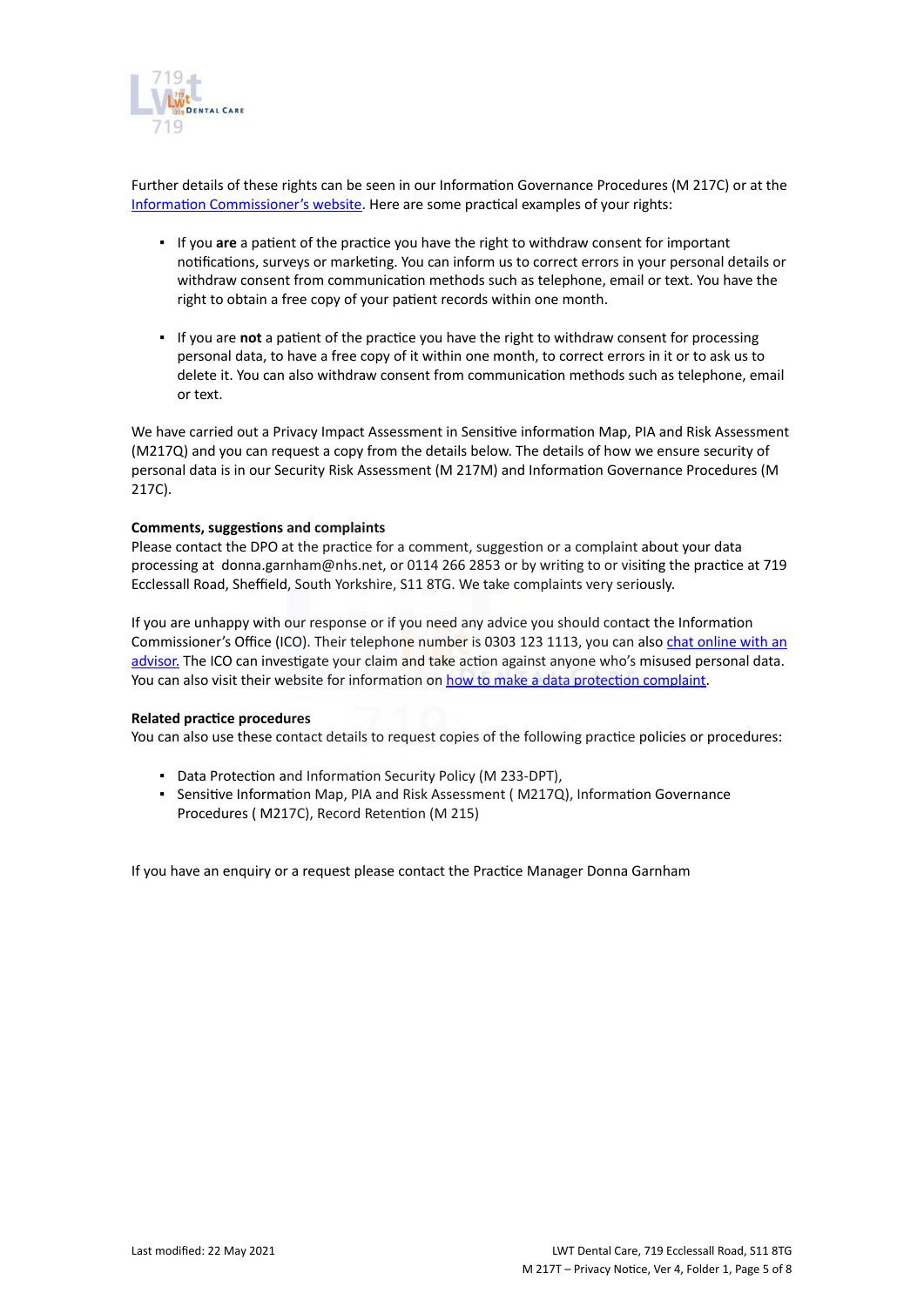

## **Data Opt-Out Policy England**

#### **How the NHS and care services use your information**

Whenever you use a health or care service, such as attending Accident & Emergency or using Community Care services, important information about you is collected in a patient record for that service. Collecting this information helps to ensure you get the best possible care and treatment. The information collected about you when you use these services can also be used and provided to other organisations for purposes beyond your individual care, for instance to help with:

- Improving the quality and standards of care provided
- Research into the development of new treatments
- Preventing illness and diseases
- Monitoring safety
- Planning services

This may only take place when there is a clear legal basis to use this information. All these uses help to provide better health and care for you, your family and future generations. Confidential patient information about your health and care is only used like this where allowed by law.

Most of the time, anonymised data is used for research and planning so that you cannot be identified in which case your confidential patient information isn't needed.

You have a choice about whether you want your confidential patient information to be used in this way. If you are happy with this use of information you do not need to do anything. If you do choose to opt out your confidential patient information will still be used to support your individual care. To find out more or to register your choice to opt out, please visit [www.nhs.uk/your-nhs-data-matters](http://www.nhs.uk/your-nhs-data-matters). On this web page you will:

- See what is meant by confidential patient information
- Find examples of when confidential patient information is used for individual care and examples of when it is used for purposes beyond individual care
- Find out more about the benefits of sharing data
- Understand more about who uses the data
- Find out how your data is protected
- Be able to access the system to view, set or change your opt-out setting
- Find the contact telephone number if you want to know any more or to set/change your opt-out by phone
- See the situations where the opt-out will not apply

You can also find out more about how patient information is used at: [https://www.hra.nhs.uk/information-about-patients/](https://www.hra.nhs.uk/information-about-patients/%20) (which covers health and care research); and <https://understandingpatientdata.org.uk/what-you-need-know> (which covers how and why patient information is used, the safeguards and how decisions are made)

You can change your mind about your choice at any time.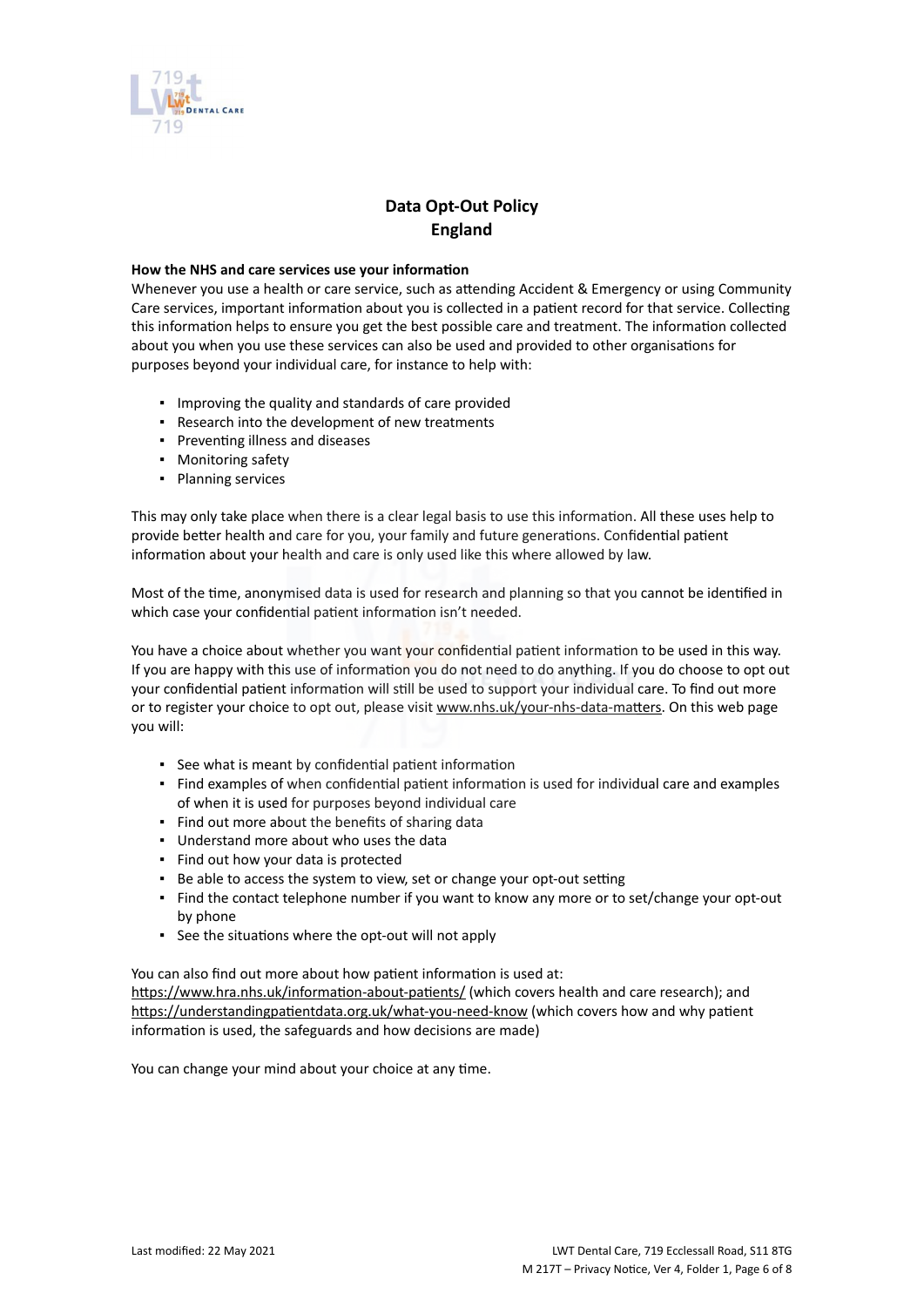

Data being used or shared for purposes beyond individual care does not include your data being shared with insurance companies or used for marketing purposes and data would only be used in this way with your specific agreement.

Health and care organisations have until 2020 to put systems and processes in place so they can be compliant with the national data opt-out and apply your choice to any confidential patient information they use or share for purposes beyond your individual care.

Our practice only uses your personal health data to provide individualised care to you and does not disclose your data for any other purposes. The national data opt-out does not apply to our usage of your data and we are compliant with the policy.

### **Processing of Staff and Candidates' Information**

This section explains how LWT Dental Care processes the information of staff and applicants for job roles within the practice.

#### **What data do we have?**

So that we can provide a safe and professional service, we need to keep certain records about our team members. We may record the following types of data:

- Your basic details and contact information e.g. your name, address, date of birth, National Insurance number and next of kin
- Your financial details e.g. details so that we can pay you, insurance, pension and tax details
- Your training records

We also record the following data which is classified as "special category":

- Health and social care data about you, which might include both your physical and mental health data – we will only collect this if it is necessary for us to know as your employer, e.g. fit notes or in order for you to claim statutory maternity/paternity pay
- We may also, with your permission, record data about your race, ethnic origin, sexual orientation, or religion

As part of your engagement with the practice, you may be required to undergo a Criminal Record Check. This information is not kept for longer than is necessary—usually not more than 6 months following the recruitment decision, unless a dispute is raised or, in exceptional circumstances.

#### **Why do we have this data?**

We require this data so that we can contact you, pay you and make sure you receive the training and support you need to perform your job. By law, we need to have a lawful basis for processing your personal data.

We process your data because:

- We have a legal obligation under UK employment law
- We have a legitimate interest in processing your data for example, for administration of training